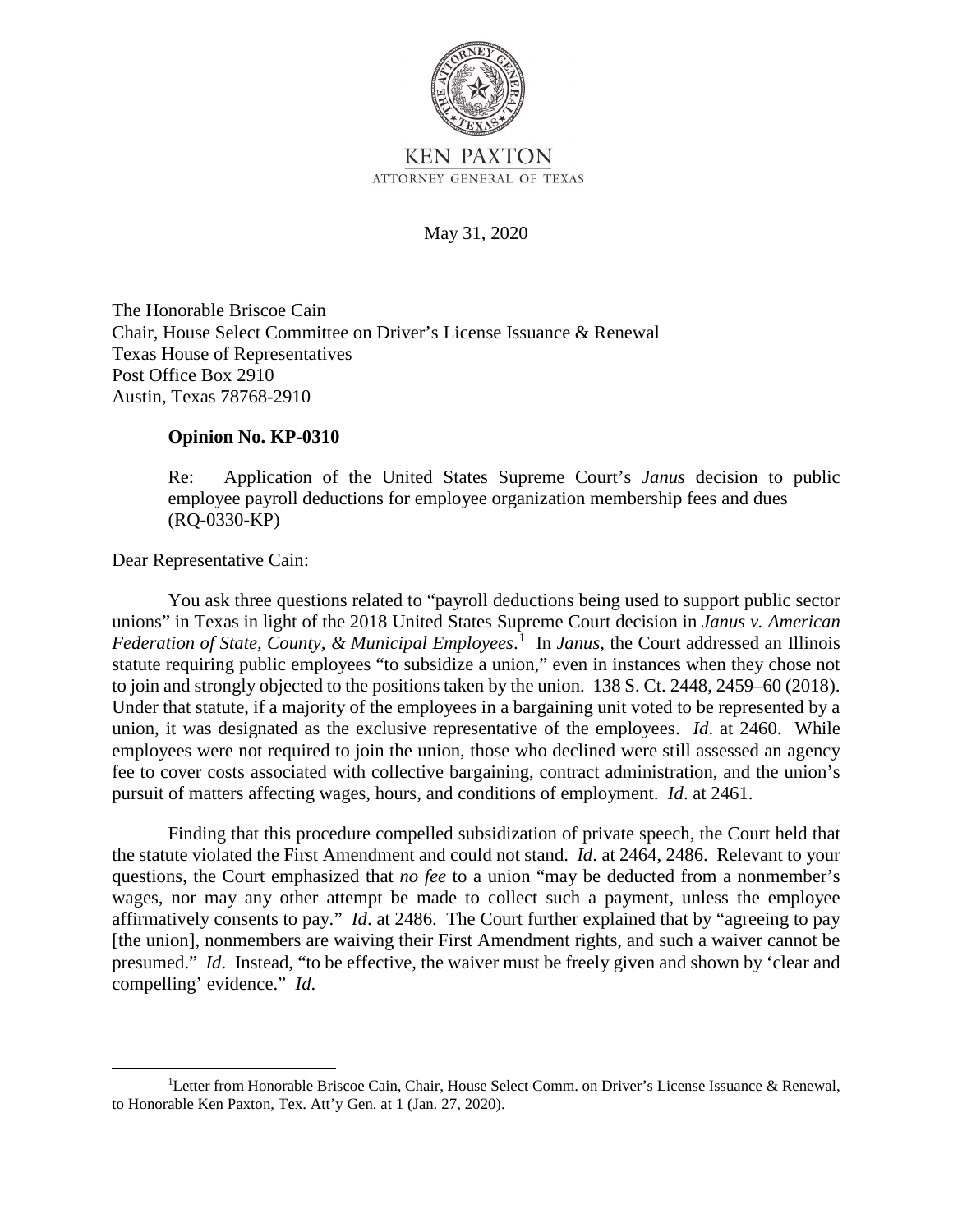organizations. TEX. GOV'T CODE §§ 403.0165(a), 659.1031(a); *see also* 34 TEX. ADMIN. CODE interests of state employees"). An employee authorizes a payroll deduction by completing an be paid. 34 TEX. ADMIN. CODE  $\S$  5.46(b)(1)(C). The authorization form is created by the In Texas, the Legislature permits employees of state agencies to authorize payroll deductions for payment of membership fees or dues for unions and other eligible state employee § 5.46(a)(15) (defining a "state employee organization" to include "a union . . . that advocates the authorization form and submitting the form to the organization to which the membership fee will organization and must be approved by the Comptroller. *Id*. § 5.46(e)(1).

 The Legislature also authorizes counties and certain municipalities to do the same for their employees. *See* TEX. LOC. GOV'T CODE § 141.008(a) ("The governing body of a municipality with § 155.001(a)(2) ("The commissioners court, on the request of a county employee, may authorize dues to a professional organization." TEX. EDUC. CODE § 22.001(a). In each instance, participation by the employee is voluntary and can be revoked by the employee at any time. *See* TEX. GOV'T CODE § 403.0165(a), (c); TEX. LOC. GOV'T CODE § 155.002(a), (b); TEX. EDUC. CODE § 22.001(b). revocation of the deduction. TEX. GOV'T CODE § 403.0165(a); TEX. LOC. GOV'T CODE §§ 141.008(e), 155.002(b); TEX. EDUC. CODE § 22.001(b). With these procedures as background, a population of more than 10,000 may deduct from a municipal employee's monthly salary or wages . . . payment of membership dues to a bona fide employees' association[.]"); *id*. a payroll deduction to be made from the employee's wages or salary for . . . payment of membership dues in a labor union or bona fide employees association."). And school district employees are "entitled to have an amount deducted from" their salaries for "membership fees or The payroll deductions generally remain in effect until an employee authorizes a change or we turn to your specific questions.

 Amendment rights against compelled speech." Request Letter at 1. The Court in *Janus*  You first ask whether, in light of the Supreme Court's *Janus* decision, "the State of Texas and its political subdivisions have an obligation to provide their employees with notice of the First emphasized that an employee's payments to a union impact the employee's First Amendment rights, and it made clear that a governmental entity may not deduct funds from an employee's wages to provide payment to a union unless the employee consents, by clear and compelling evidence, to the governmental body deducting those fees. 138 S. Ct. at 2486.

 34 TEX. ADMIN. CODE § 5.46(b)(1)(C) (requiring state employees to submit the authorization form Under the current administrative procedure authorizing deductions at the state level, state agencies rely on the unions and employee organizations to obtain consent from employees. *See*  "to the eligible organization to which the membership fees will be paid").<sup>2</sup> The organizations serve as a middleman, receiving the authorizations from employees and forwarding them to the state agencies, which make the requested payroll deductions. In doing so, state agencies appear to

 2 The statutes authorizing municipalities, counties, and school districts to make deductions do not articulate employee organizations to obtain consent, this analysis likewise applies to those entities. *See* TEX. EDUC. CODE § 22.001(a)(1) (requiring school employees to file with their districts "a signed written request identifying the organization and specifying the number of pay periods per year the deductions are to be made"); TEX. LOC. GOV'T the same process for employees to authorize the deductions. To the extent that those entities rely on the unions or CODE § 155.002(a)(2) (requiring a county employee's request for a payroll deduction "be submitted to the county auditor").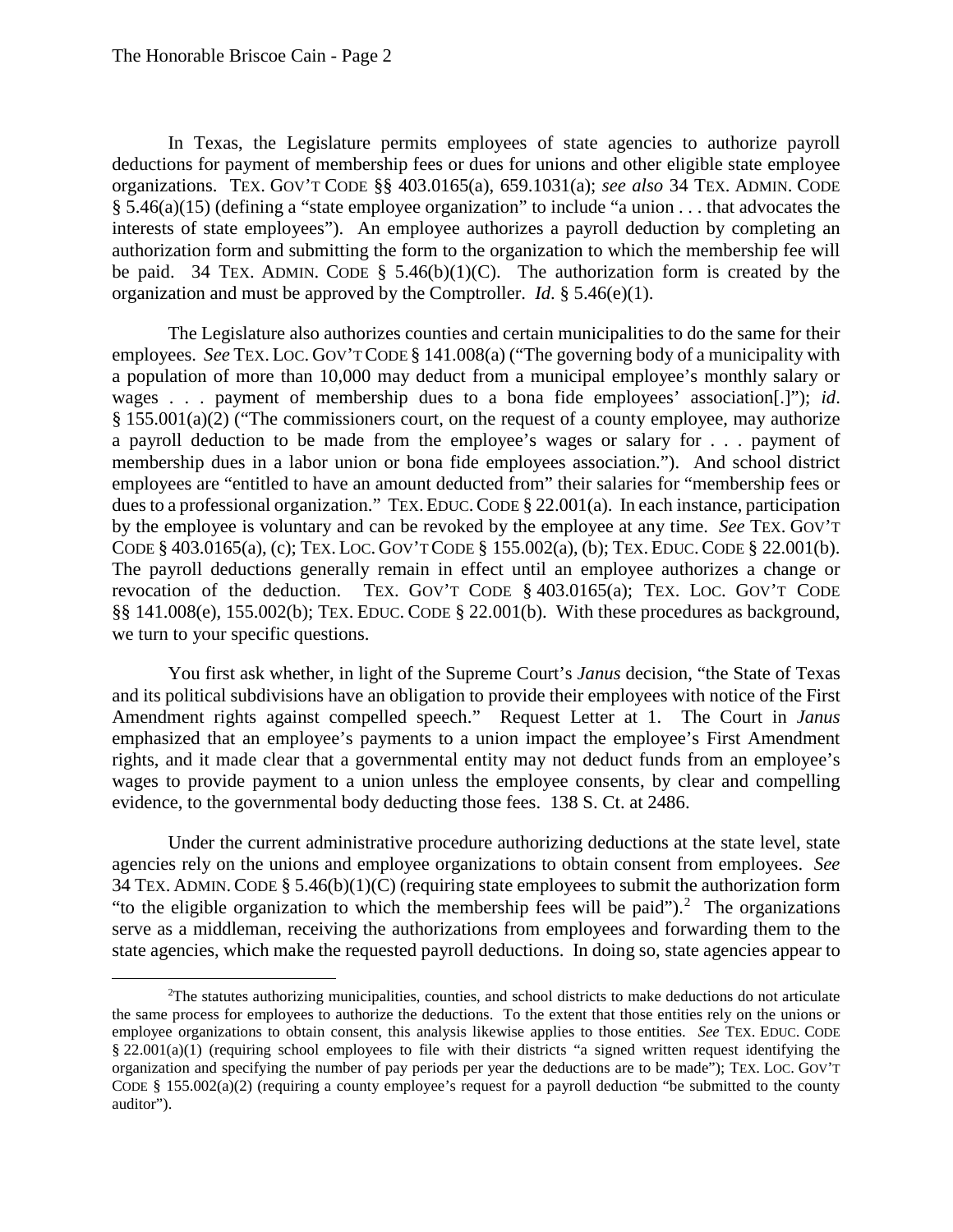have no independent method of confirming that an employee knowingly and voluntarily consented TEX. LAB. CODE § 101.004 (voiding a contract that permits payroll withholding for dues unless the employee delivers written consent to the employer to authorize the withholding). to the payroll deduction without any coercion or improper inducement. To be consistent with *Janus*, at a minimum, the State must ensure that employee consent to a payroll deduction for membership fees or dues in a union or employee organization is collected in a way that ensures voluntariness. This assurance could be secured, in part, by requiring that an employee, and not an employee organization, directly transmit to an employer authorization of the withholding. *See* 

You next ask whether the following language would be legally sufficient to provide notice of the nature and scope of these rights to an employee:

> including the right not to associate. My rights provide that I am not compelled to be a member of a labor organization. I am not consent may be revoked at any time, resulting in the immediate I recognize that I have a First Amendment right to associate, compelled to pay a labor organization any money as a condition of employment, and I do not have to sign this consent form. However, I am waiving this right and consent to union membership. I also consent to having union dues deducted from my paycheck. My termination of any financial agreement to pay the union dues, fees, or any other form of payment.

 Request Letter at 4. The Court in *Janus* required that consent to payroll deductions for union consent from an employee to make a payroll deduction for union dues or fees. The language you propose is consistent with the knowing and voluntary requirements emphasized in *Janus*. *See id*. membership dues, and the accompanying waiver of certain First Amendment rights of the employee, be "freely given and shown by 'clear and compelling' evidence." 138 S. Ct. at 2486. But it did not provide specific language or a method by which a governmental entity must obtain If a public employer used such language to obtain consent for an employee payroll deduction, a court would be unlikely to find any constitutional defect.

 deduction for membership dues or fees to a union or employee organization. Request Letter at 4. effective until the employee affirmatively revokes or amends it, effectively allowing continuous consent. TEX. GOV'T CODE § 403.0165(a); TEX. LOC. GOV'T CODE §§ 141.008(e), 155.002(b); TEX. EDUC. CODE § 22.001(b). However, a one-time, perpetual authorization is inconsistent with  the Court's conclusion in *Janus* that consent must be knowingly and freely given. 138 S. Ct. at In your final question, you ask about the effective duration of employee consent to a payroll In particular, you question whether some periodic inquiry into the public employee's continued consent is required, and if so, the period of time consent remains valid without reauthorization. *Id*. Under the current Texas laws authorizing payroll deductions, an employee's authorization remains 2484, 2486. Organizations change over time, and consent to membership should not be presumed to be indefinite. *See Knox v. Serv. Emps. Int'l Union, Local 1000*, 567 U.S. 298, 315 (2012) (explaining that the choice to support a union may change as a result of changes in the union's political advocacy).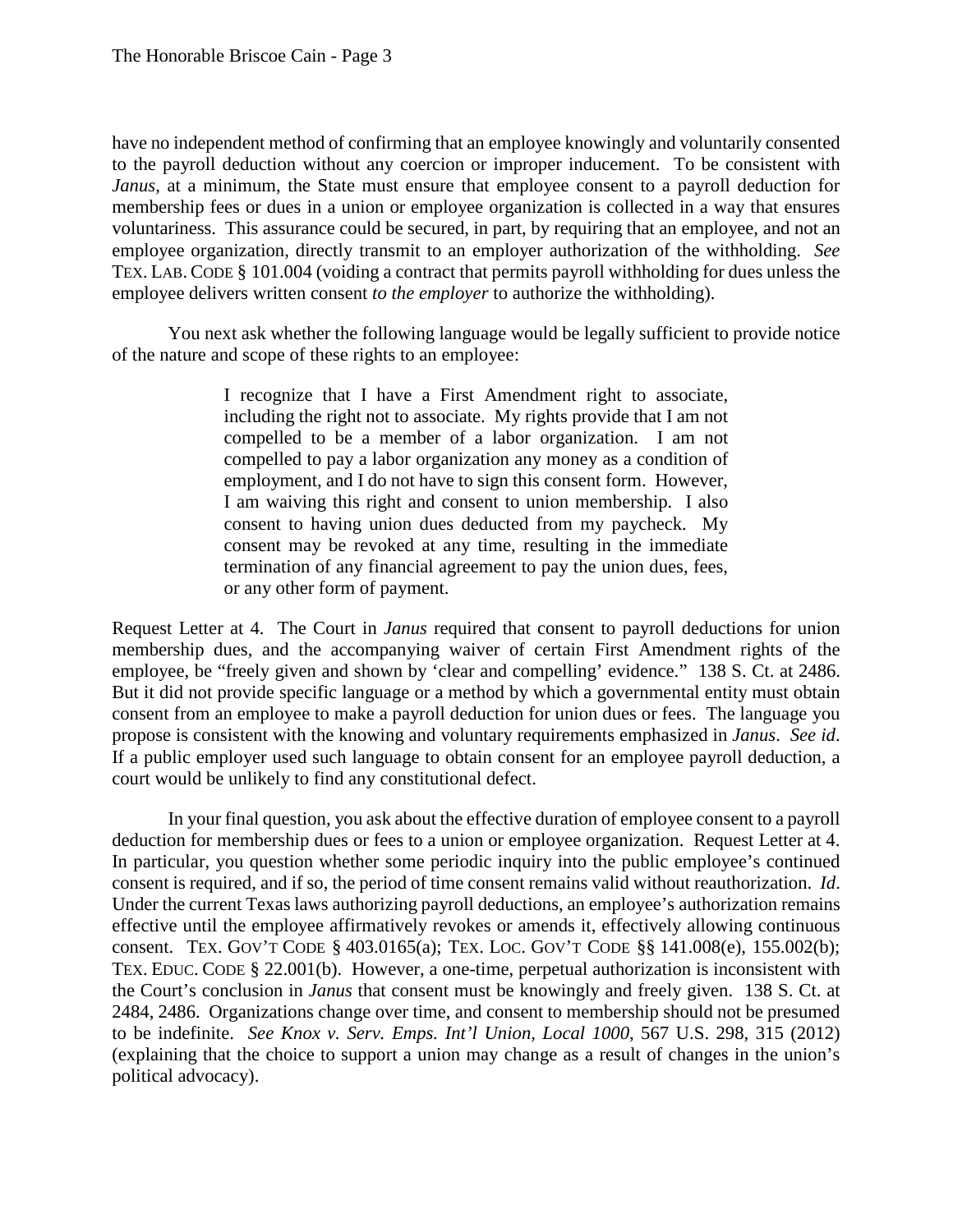opportunity once per year to opt into dues payments is tolerable as long as employees can make satisfies the requirement is unclear. That said, the Court in *Janus* did not articulate the appropriate interval in lieu of a one-time consent that extends indefinitely for employee deductions. The period of time for which employee consent to a payroll deduction validly operates therefore remains an open question. However, a court would likely conclude that consent is valid for one year from the time given and is sufficiently contemporaneous to be constitutional. *See id.* (explaining that giving employees an an informed choice). While a court would likely conclude that a one-year consent period satisfies the constitutional requirements addressed in *Janus*, the extent to which some lengthier period